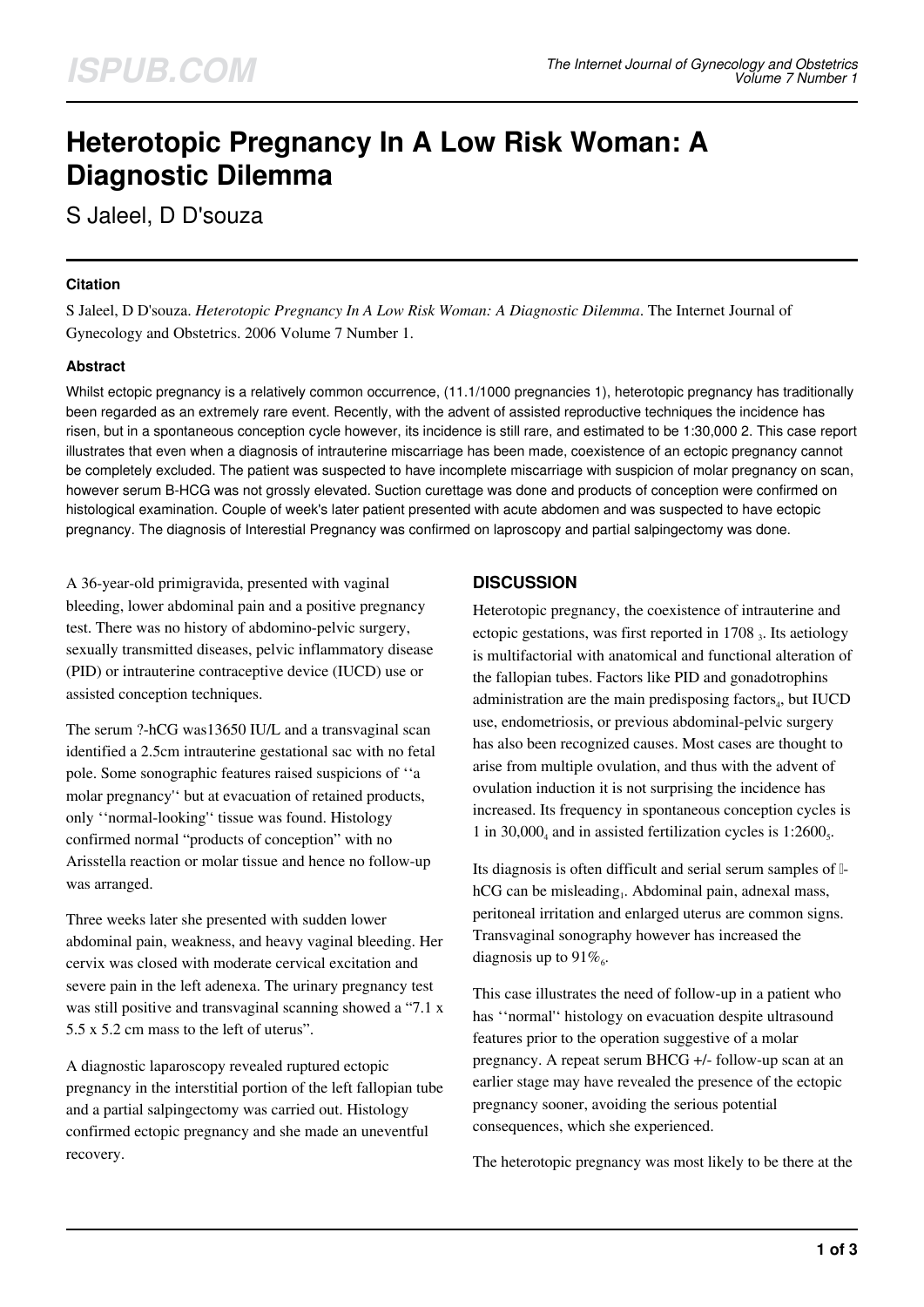time of the initial presentation, especially in view of the original scan findings, as the pregnancy in the tube as well as in the uterus, may have given the appearance of a molar pregnancy. An alternative explanation however, may have been the possibility of retrograde spill of products of conception during the initial suction curettage, resulting in persistent trophoblastic disease especially as the ectopic was found in the interstitial/cornual portion of the tube.

### **References**

1. Kelly AJ, Sowter MC, Trinder J. The Management of Tubal Pregnancy. Clinical Guidelines. NHS Executive, May 2004.

2. Ludwig M; Kaisi M; Bauer O; Diedrich K. Heterotopic

pregnancy in a spontaneous conception cycle: do not forget about it! Case Report. Eur J Obstet Gynecol Reprod Biol 1999. 87: 91-93

3. Varras M, Akrivis C, Hadjopolous G, Antoniou N. Heterotopic pregnancy in a natural conception cycle presenting with tubal rupture: a case report and review of the literature. Eur J Obstet Gynecol Reprod Biol 2003; 106:79-83

4. Botta G, Fortunato N, Merlino G. Heterotopic pregnancy following administration of human menopausal gonadotrophin following in vitro fertilization and embryo transfer: two case reports and review of the literature. Eur J Obstet Gynecol Reprod Biol 1995; 211-215.

5. Bright DA, Gaupp FB. Heterotopic pregnancy: a reevaluation. J Am Board Fam Pract 1990; 3:125-128. 6. Condous G, Okaro E, Khalid A, et al. The accuracy of transvaginal ultrasonography for the diagnosis of ectopic pregnancy prior to surgery. Hum Reprod 2005; 5:1404-9